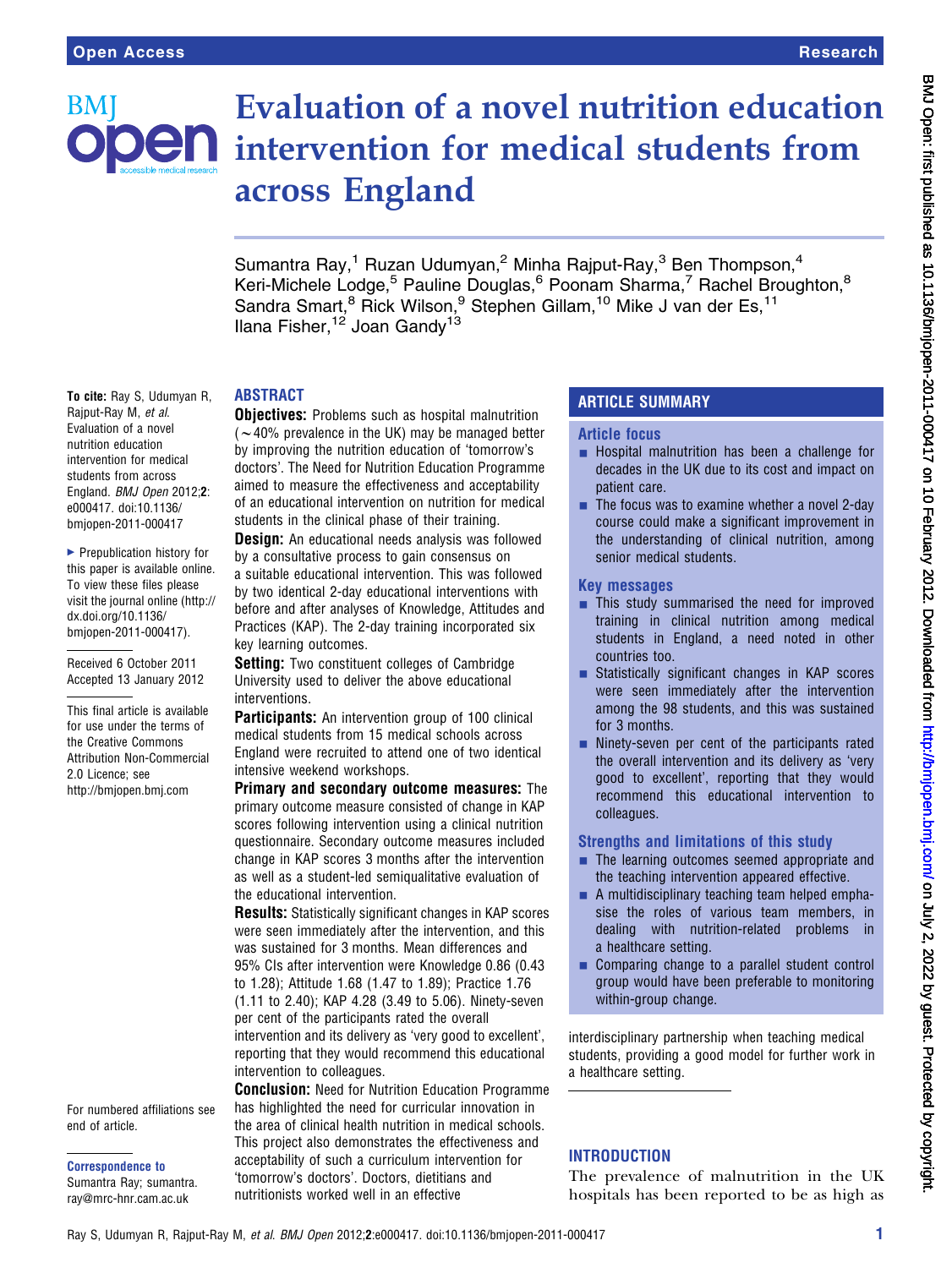40% (higher than the European Union average) for almost two decades, with  $\sim$ £13 billion of associated healthcare costs, which are potentially avoidable through early secondary prevention.<sup>1-3</sup> Early recognition and appropriate management in healthcare settings is essential, as is follow-up in the community.<sup>4</sup>

Doctors can play a crucial role in the recognition, prevention and treatment of malnutrition. However, previous surveys of health professionals regarding the assessment and management of undernutrition concluded that their knowledge was poor and provided a strong argument for further educational initiatives.<sup>5 6</sup> The same lack of knowledge of clinical nutrition and its application has also been noted among medical students by researchers in Canada and the USA.<sup>7-12</sup> Over recent decades, nutrition training in the UK medical curricula has been displaced by a number of other disciplines. Integrated educational initiatives have now been recommended, including the diagnosis and management of both undernutrition and overnutrition to reflect the 'double burden' of nutritional problems. $13-15$ However, there have been no further studies to assess current levels of nutrition knowledge or skills in the British medical workforce.

In 2009, the national guidance on medical education published by the General Medical Council highlighted nutrition as a doctor's responsibility, $16$  and the recent white paper on NHS reforms by the UK government assigned the highest priority to improving healthcare outcome.<sup>17</sup> Doctors need to understand the role played by diet and nutrition in health promotion and disease prevention/management and need to take active roles in partnership with other health professions, as well as patients and their families.<sup>18</sup> Thus, Need for Nutrition Education Programme (NNEdPro) was developed to highlight the need for nutrition education in medical schools and to evaluate the effectiveness of a nutrition education intervention in a cohort of 'tomorrow's doctors' using Knowledge, Attitude and Practice (KAP) scores related to clinical nutrition.<sup>19</sup>

#### **METHODS**

#### Development of the intervention

Harden's<sup>20</sup> 10 question system for planning a course was used to formulate, monitor and evaluate the course methodology (box 1).

Use of this system was followed by an educational needs analysis, consisting of an online survey of a national sample of medical students about clinical nutrition. We analysed the results with a panel of experts to gain consensus on curriculum content, learning outcomes, the educational intervention and questionnaire used to evaluate KAP. This panel became the teaching team. A comprehensive overview of current national nutritional policy and recommendations, as well as their clinical application, was also provided to students.

Learning outcomes were based on the new recommendations for nutrition-related learning outcomes

#### Box 1 Evaluation of teaching and learning methods: Harden's 10 objectives

- $\blacksquare$  To assess needs relative to the product of the institution.
- $\blacksquare$  To define aims and objectives of the course.
- $\blacksquare$  To determine course content.
- $\blacksquare$  To decide on course organisation.
- $\blacksquare$  To outline educational strategies.
- To select teaching methods.
- To delineate course assessment.
- To communicate curriculum details.
- To agree on the educational environment.
- To devise a process management mechanism.

proposed for the UK undergraduate medical curricula by the Inter-Collegiate Group on Nutrition, as shown in box 2. 21

#### The intervention

Each 2-day workshop consisted of a combination of lectures, demonstrations, simulations and interactive practical sessions (small group work) and incorporated concepts of problem-based learning (mini-PBL). This provided students with a comprehensive overview of clinical and public health aspects of nutrition, as well as an understanding of how these can be applied and implemented in practice. The role of the doctor and broader multidisciplinary healthcare team in delivering nutritional care was explored, and students were given the opportunity to apply knowledge of the nutritional needs of specific populations in practical care planning sessions. The programme included both under- and overnutrition as well as systems-based teaching/learning. A core component of this programme consisted of the prevention, identification and management of undernutrition. Students were given the opportunity to participate in practical sessions using validated nutritional screening methods, including the use of the 'Malnutrition Universal Screening Tool' (MUST), and to review the role of different management strategies. A spiral learning approach revisited topics on day 2 to build upon consolidated basic concepts. The approach was novel as it

#### **Box 2** Learning outcomes recommended by IGCN

- **-** Recognition that nutrition forms an important part of a doctor's responsibilities;
- understanding core principles of 'Food, Fluid and Nutritional Care' in hospital related to 'Recognition, Prevention and Management of Malnutrition';
- awareness of nationally agreed standards for nutritional care;
- ability to conduct 'MUST' ('Malnutrition Universal Screening Tool') scoring, recording this in medical notes and care plans, as well as mentioning this in discharge documents $^{22}$   $^{23}$ ;
- ability to use the results of the 'MUST' screening to contribute to the formulation of care plans<sup>24</sup>;
- promotion of protected patient mealtimes.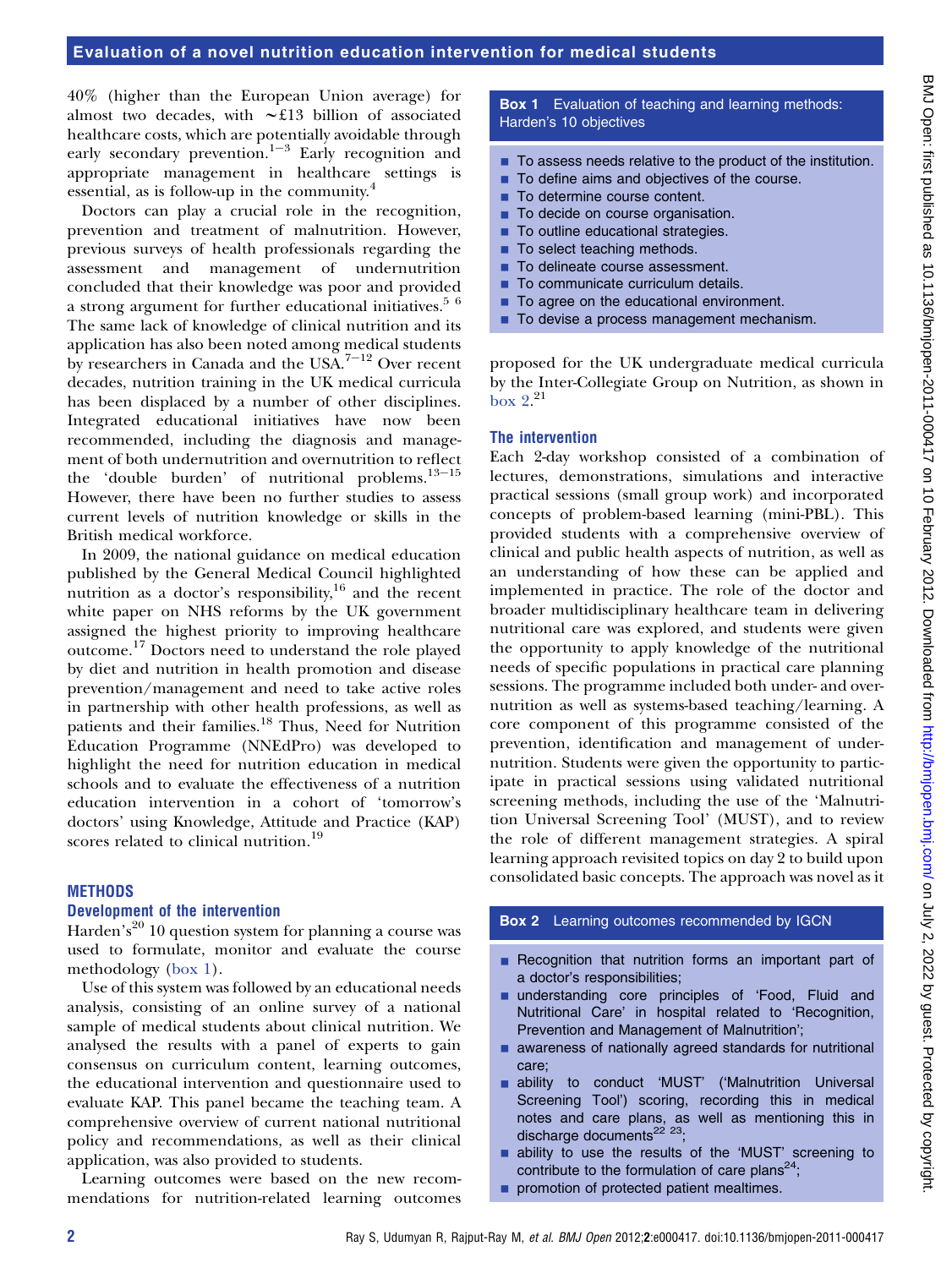was a short intervention but included quantitative and qualitative outcomes.

#### Evaluation of the intervention

Before and after the intervention, KAP scores were assessed using a questionnaire-based instrument, which was construct-validated against key clinical learning outcomes. Questionnaire items were randomised differently at baseline and postintervention, to minimise recall bias. The study design also incorporated longitudinal follow-up using identical outcome measures after 3 months (appendix 1).

#### Approvals and recruitment

At the time of first conceiving this study, the study team were based at the University of Dundee and sought approval from the Tayside Research Ethic Committee. It was deemed by the committee chairman that as this constituted the evaluation of an educational innovation and did not involve patients or healthcare data, it could be suitably exempt from the need for ethics approval. This exemption was confirmed in writing. Participants on the educational course provided written consent to the anonymised results of the course evaluation being used for educational evaluation/research purposes.

The sampling frame consisted of all 23 medical schools in England. The medical school secretaries were contacted by the NNEdPro recruitment co-ordinator using a dedicated email. This communication included an overview of the educational intervention and was cascaded by the secretaries to all medical students in the penultimate year/phase of their clinical training. A total of 461 medical students from 15 medical schools responded directly to the NNEdPro group. Non-probability quota sampling was employed to recruit an intervention group of 100 students.

Participants were self-selected based on degree of motivation, and several medical schools were included leading to variation in the amount of nutrition teaching received. These had the potential to introduce selection bias. However, a pragmatic view was taken whereby this recruitment approach was both practical and feasible. A proportionate distribution of participants was ensured by allocating proportional quotas based on school response rate. Details on recruitment procedures are in figure 1.

#### Data analysis

Considering the normal distribution of the data, the paired t test was used both to evaluate the change in parameters of interest from baseline scores (postintervention scores minus preintervention scores) and to check test-retest reliability using pre- and postintervention information (I) scores. In theory, the 'I' scores should be the same for each participant in the pre/postquestionnaire. Since several measurements taken on the same individuals tend to be correlated, repeated measures of analysis of variance were conducted to compare mean scores over the whole

follow-up period, including 3-month follow-up. To see if the sample was representative, we compared baseline scores of the intervention group with an educationally matched control group (medical students who had not received the nutrition education intervention) using a median test that performs a non-parametric K-sample test on the equality of medians.

A likelihood-based (random intercept) model was used to examine predictors of the Practice score. The dependent variable 'Practice' was defined as a multi-item proxy scale designed to assess potential practices. The observation level covariates (ie, ones that varied at repeated observations) included Attitude and Knowledge scores. Data analysis was performed using STATA software, V.9.<sup>27</sup> All statistical tests were two-sided, and statistical significance level  $\alpha$  was set at 0.05 for all analyses. Workshop evaluation was analysed using SPSS V.14.28

#### RESULTS

All 98 participants completed the questionnaire before and after the intervention. Baseline mean scores and mean difference scores between participants at weekend 1 and weekend 2 sessions were similar, and further analysis was performed using combined scores over both weekends. There was a significant postintervention change in parameters of interest from baseline (table 1).

There were 80 responses at the 3-month follow-up, of which 68 were evaluable (seven people did not provide any identification information, there was one double entry and four incomplete questionnaires). Analysis of variance demonstrated a statistically significant difference in scores over the follow-up time (table 2). Mean scores were higher at the postintervention assessment and then decreased at the 3-month assessment but remained higher compared to baseline (table 2).

The mean 'I' scores showed statistically significant differences between preintervention, postintervention and 3-month follow-up scores. Median tests comparing baseline scores of the intervention group with the control group demonstrated differences that were not statistically significant, implying that the sample population was representative (table 3).

Regression analysis was based on a total of 264 observations from 98 participants, with each contributing two or three data points, depending on the frequency of their participation in follow-up assessment. The overall mean Practice score (across subjects) was estimated (in the null model) as 16.09 (95% CI 15.79 to 16.40). According to the results, 5% of the variance in Practice score can be attributed to differences between subjects. In the model, Attitude was a significant predictor of Practice score, whereas Knowledge was not. The estimated increase in mean Practice score for a one-unit increase in Attitude score was equal to 0.55 units (95% CI 0.29 to 0.80,  $p<0.001$ ). The effect of Knowledge was not significant, with the coefficient equal to 0.03 (95%  $CI -0.11$  to 0.18).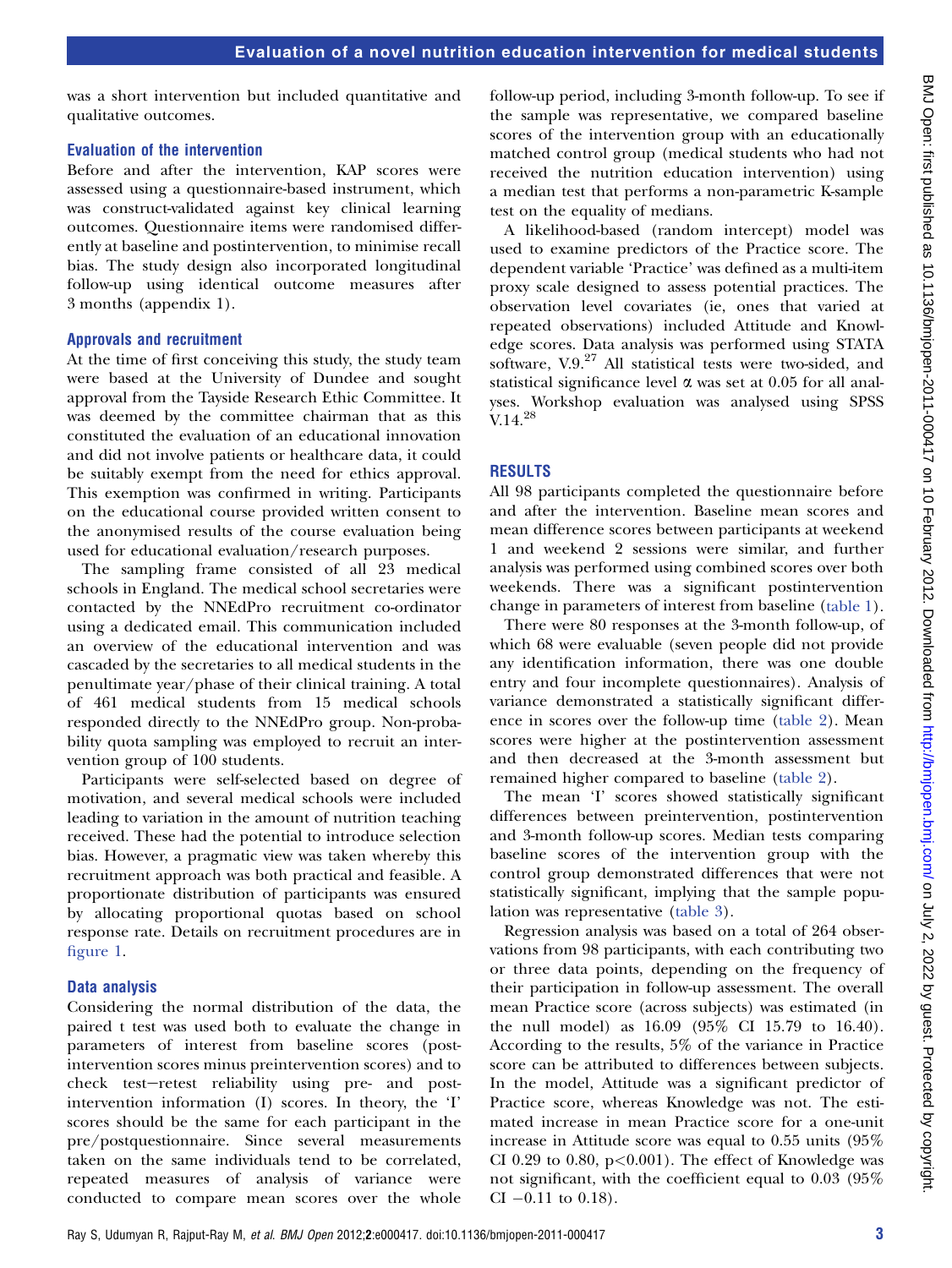Figure 1 Study overview. KAP, Knowledge, Attitudes and Practices; NNEdPro, Need for Nutrition Education Programme.

Sampling and recruitment

- $\triangleright$  All 23 medical schools in England contacted
- 461 respondents from 15 medical schools  $\blacktriangleright$
- $\geq 100$  places offered to 3rd and 4th year medical students in proportion to the response rate from each school; acceptance based on 'first-come-first serve' basis
- $\triangleright$  98 medical students attended teaching intervention workshops
- > Over 300 educationally matched controls identified via British Medical Association Medical Students Committee Listserver to compare baseline KAP with that of the intervention group  $^{25}$

Intervention package

- > Cambridge-based intensive 2-day learning intervention workshops delivered to 98 medical students from England over 2 weekends:
	- $5-6$  September 2009 (n= 47)
	- 19–20 September 2009 (n= 51)
- $\triangleright$  Study tools included:
	- Pre-intervention questionnaire given before the start of a workshop
	- Post-intervention questionnaire used immediately after workshops and again three months later (identical to pre-intervention questionnaire with questions randomised in a different order)

Follow-up

 $\triangleright$  Post-intervention evaluation after 3 months using an online research tool Survey Monkey via emailed link to all NNEdPro participants <sup>26</sup>

The educational workshops were very well received by the 98 participants from across 15 medical schools. Ninety-seven per cent of participants rated the overall intervention and its delivery as 'very good to excellent',

| <b>Table 1</b> Change from baseline in knowledge, attitude,<br>practice and KAP after intervention |                                                                                               |  |  |  |
|----------------------------------------------------------------------------------------------------|-----------------------------------------------------------------------------------------------|--|--|--|
|                                                                                                    | Mean differences and 95% CI*<br>comparing postintervention<br>scores to baseline ( $N = 98$ ) |  |  |  |
| Knowledge                                                                                          | $0.86$ (0.43 to 1.28)                                                                         |  |  |  |
| Attitude                                                                                           | 1.68 (1.47 to 1.89)                                                                           |  |  |  |
| Practice                                                                                           | 1.76 (1.11 to 2.40)                                                                           |  |  |  |
| KAP                                                                                                | 4.28 (3.49 to 5.06)                                                                           |  |  |  |
| *p≤0.0001.<br>KAP, Knowledge, Attitudes and Practices.                                             |                                                                                               |  |  |  |

reporting that they would recommend this educational intervention to colleagues. Ninety-four per cent rated the level of teaching as appropriate, and 99% demonstrated recall of one or more of these following six key take-home messages:

- < Use of 'MUST' screening or similar
- $\blacktriangleright$  Malnutrition and its management<sup>29</sup>
- < Risk of refeeding syndrome
- < Value of protected mealtimes
- Multi-disciplinary team working in nutrition $30$
- < Food is/as medicine.

# **DISCUSSION** Implications of study

NNEdPro assessed the impact of an intensive package of nutrition education designed to lay the foundations of nutritional knowledge and attitudes relevant to clinical practice, in particular raising awareness of the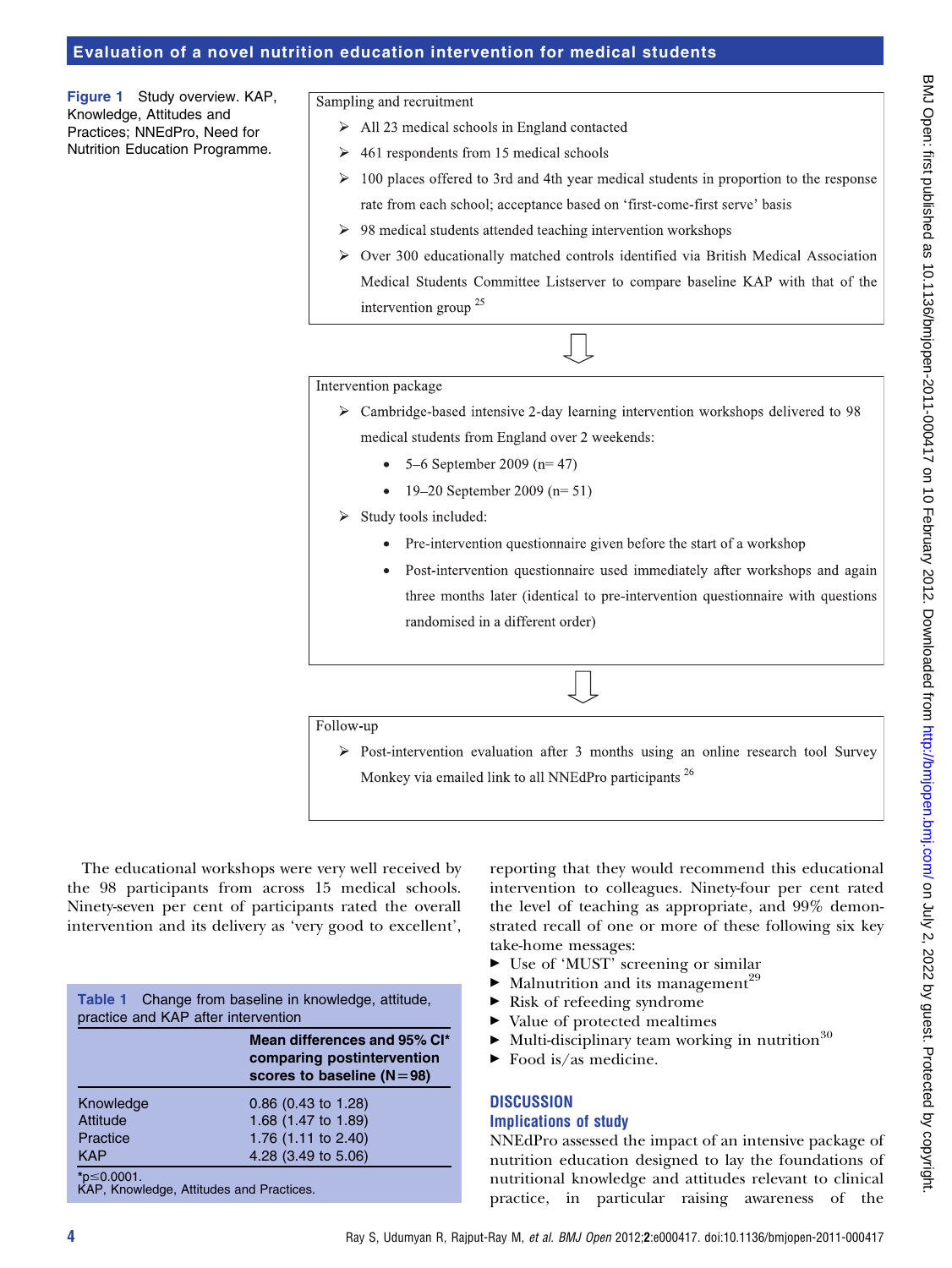| Mean KAP scores at baseline, postintervention and 3-month follow-up<br>Table 2 |                      |                                |                          |          |  |
|--------------------------------------------------------------------------------|----------------------|--------------------------------|--------------------------|----------|--|
|                                                                                | Baseline* ( $N=98$ ) | Postintervention* ( $N = 98$ ) | After 3 months* $(N=68)$ | p Valuet |  |
| Knowledge                                                                      | $4.10 \pm 2.08$      | $4.96 \pm 1.75$                | $4.15 \pm 2.22$          | 0.0004   |  |
| <b>Attitude</b>                                                                | $9.15 \pm 0.92$      | $10.84 \pm 0.71$               | $9.91 \pm 0.91$          | 0.0000   |  |
| Practice                                                                       | $15.2 + 2.57$        | $16.97 \pm 2.02$               | $16.10 \pm 2.38$         | 0.0000   |  |
| <b>KAP</b>                                                                     | $28.5 \pm 3.50$      | $32.77 \pm 2.79$               | $30.16 \pm 3.46$         | 0.0000   |  |
| *Values are presented as mean ± SD.                                            |                      |                                |                          |          |  |

yp Value is from a repeated measures analysis of variance.

KAP, Knowledge, Attitudes and Practices.

recognition, prevention and management of malnutrition in hospital and highlighting the principles of 'Nutrition, a doctor's responsibility'.

The project established normative, expressed and comparative need for undergraduate nutrition education in medical schools and also defined six key areas for curricular change/innovation.

There were both statistically and educationally significant postintervention increments in Knowledge, Attitudes and Practice scores, with an overall increase being sustained after 3 months. There were no significant baseline differences between the two intervention groups suggesting that the educational intervention can be delivered in a consistent and reliable manner. Regression modelling demonstrated that Attitude scores were a positive predictor of Practice scores. This finding is of potential importance as the course placed particular emphasis on changing attitudes towards nutritional care.

NNEdPro workshops incorporated innovative teaching methods including clinical simulation, mini-PBL and spiral learning. Spiral learning is usually employed in a vertical teaching strand over a protracted period of time. Similarly, PBL usually requires a time interval such as a week during which students facilitate peer-led learning, adjourning to reach consensus on learning outcomes. This educational intervention used these concepts as far as possible, within the confines of a very short 'one-off' course. Based on both quantitative and qualitative findings, these methods appear to have contributed positively to the outcomes of the intervention. As part of the educational research component of NNEdPro, quasi-experimental methods were combined with traditional qualitative approaches in medical education. Finally, in terms of teaching, NNEdPro demonstrated that doctors, dietitians and scientists can work in an effective interdisciplinary partnership when teaching medical students and health professionals.

NNEdPro findings are relevant to curriculum planners, policymakers and all stakeholders seeking to improve the management of nutritional problems. From

a broader medical education angle, this project also has the potential to act as a model for curricular innovation and change. There is a need to translate the educational impact of the NNEdPro intervention into clinical settings. Committed participants from the NNEdPro cohort could receive a leadership training package and take on the role of regional champions. These 'satisfied adopters' would then disseminate key nutrition-related messages to health professionals in their local NHS using 'change management' principles.<sup>31</sup> The impact of this could be evaluated against sustainable change in clinical practices and clinical outcomes relating to hospital malnutrition.

Increasing the productivity and quality of the nutritional care workforce, including doctors, nurses and other healthcare professionals, is an essential component of efforts to mitigate the burden of hospital malnutrition in the UK. NNEdPro demonstrates that bringing about such changes is possible in a study population of 'tomorrow's doctors' and sets the stage for further applied and action research in healthcare settings.

#### **Constraints**

First, the relatively small sample of students (98) was chosen from a self-selected group of medical students. Such a bias might mean that they were more interested and motivated than average medical students in England, with respect to nutrition, though our control group noted no significant difference in knowledge. The final participants were chosen using non-probability quota sampling, creating the possibility that this group was not fully representative of the 461 individuals who applied. We must also consider the extent to which the change in KAP noted was a result of the teaching intervention syllabus or whether it might be attributed to any other confounding factor. For instance, the 15 different medical schools from which the participants were recruited had varying degrees of nutrition education in their respective curricula. In addition, a 2-day intensive teaching package at a national centre led by a motivated team may have produced results

| Median KAP scores (IQR) for the intervention group at baseline and for educationally matched controls<br>Table 3 |                    |           |                 |                 |             |  |
|------------------------------------------------------------------------------------------------------------------|--------------------|-----------|-----------------|-----------------|-------------|--|
|                                                                                                                  | <b>Information</b> | Knowledge | <b>Attitude</b> | <b>Practice</b> | <b>KAP</b>  |  |
| Control                                                                                                          | $4(3-5)$           | $4(2-4)$  | $9(8-10)$       | $14(11-16)$     | $26(22-30)$ |  |
| Intervention                                                                                                     | $3.5(3-4)$         | $4(2-6)$  | $9(9-10)$       | $16(14-17)$     | $29(26-31)$ |  |
| KAP, Knowledge, Attitudes and Practices.                                                                         |                    |           |                 |                 |             |  |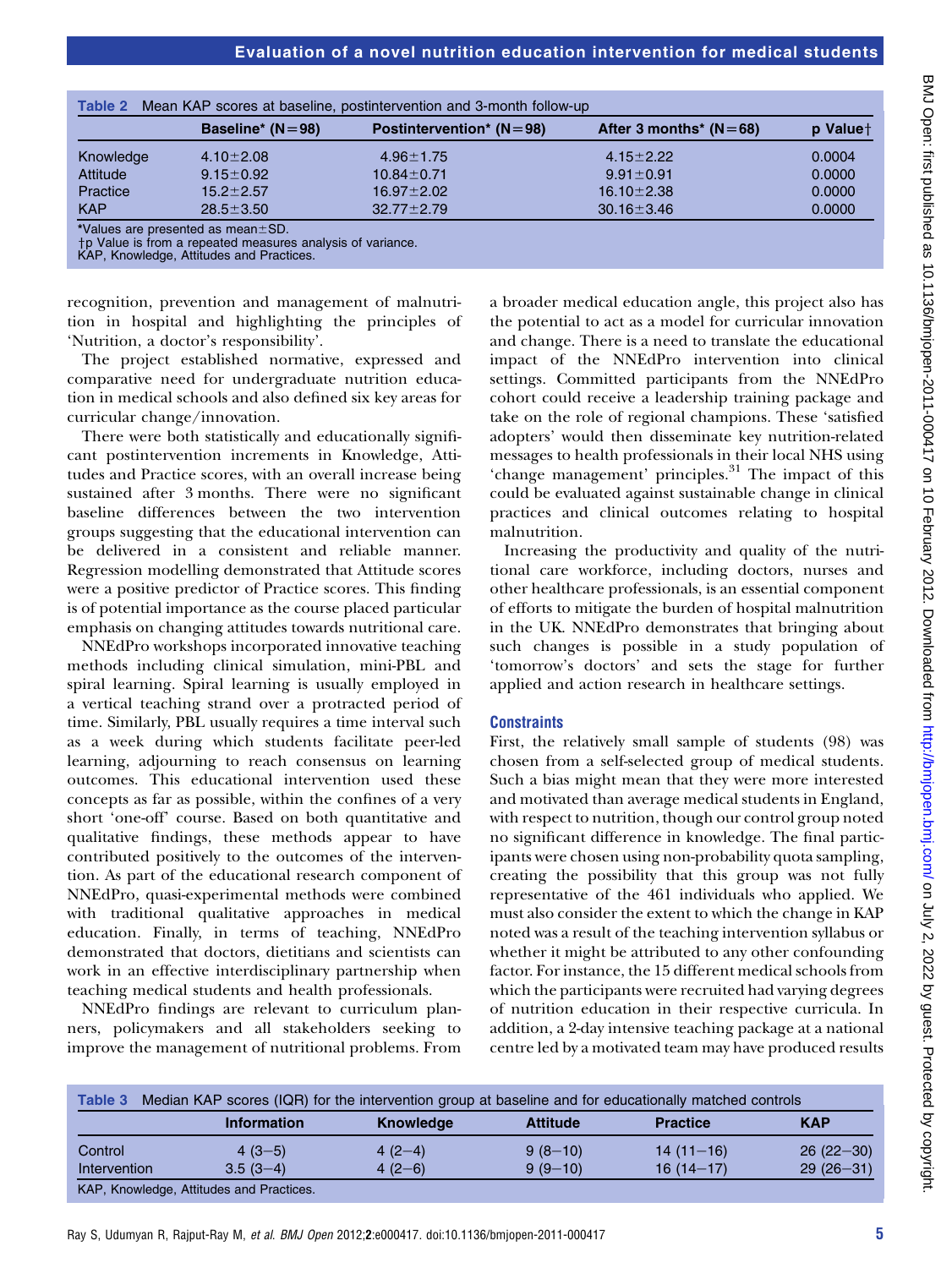BMJ Open: first published as 10.1136/bmjopen-2011-000417 on 10 February 2012. Downloaded from http://bmjopen.bmj.com/ on July 2, 2022 by guest. Protected by copyright BMJ Open: first published as 10.1136/bmjopen-2011-000417 on 10 February 2012. Downloaded from <http://bmjopen.bmj.com/> on July 2, 2022 by guest. Protected by copyright.

that could be hard to replicate with more conventional teaching. Finally, comparing change to a parallel student control group may have been preferable to monitoring within-group change.

#### Author affiliations

<sup>1</sup>MRC Human Nutrition Research, Cambridge, UK

 $^2$ Epidemiology and Public Health, University College London, London, UK  $^3$ Department of Medicine, Cambridge University Hospitals, Cambridge, UK 4 Division of Medical Education, King's College London, London, UK <sup>5</sup>Department of Health Sciences, University of York, North Yorkshire, UK <sup>6</sup>School of Biomedical Sciences, University of Ulster, Northern Ireland  $^7$ Department of Rheumatology, Peterborough and Stamford Hospitals, Peterborough, UK

8 Abbott Nutrition, Maidenhead, Berkshire, UK

- <sup>9</sup>Nutrition and Dietetics, King's College Hospital, London, UK
- <sup>10</sup>Public Health and Primary Care, IPH, University of Cambridge, Cambridge, UK

<sup>11</sup>NNEdPro Group, c/o MRC Human Nutrition Research, Cambridge, Cambridge, UK

<sup>12</sup>NNEdPro Group, c/o British Dietetic Association, Birmingham, UK <sup>13</sup>Dietetics, University of Hertfordshire, Hatfield, and British Dietetic Association, Herts, UK

Acknowledgements Susan Jebb, UK Medical Research Council Human Nutrition Research (for internal peer review). Celia Laur, NNEdPro Intern (for editorial assistance).

Contributors SR conceptualised the research, sought the funding and refined the design proposal for the research. SR, MR-R, PD, RW and JG were involved in the planning, adjustment and implementation of the design. SR, PD and JG handled liaison with the British Dietetic Association who hosted the administration of the research. K-ML and BT oversaw participant recruitment. SR, MR-R, BT, K-ML, PS, RB, SS, RW, SG and JG were involved in the organisation or teaching of the two weekend courses. SR, BT and RU managed the evaluation, statistical analysis and interpretation. SR, RU, MR-R, K-ML, PD, PS, SS, SG, RW, MJvdE, IF and JG drafted or critiqued or rewrote part or all the manuscript. SR is the guarantor. SJ is acknowledged as she critiqued the final draft. SS checked the final document for accuracy.

Funding This work was funded through an unrestricted educational grant from Abbott Nutrition. The study design, data collection, analysis and interpretation of the data were handled independent of Abbott Nutrition.

#### Competing interests None.

Ethics approval This study was exempted from the need for ethics approval at a discussion with the Tayside Ethics Committee, where the project was conceived.

Provenance and peer review Not commissioned; externally peer reviewed.

Data sharing statement Data may be shared as long as anonymity and confidentiality are preserved.

#### **REFERENCES**

- 1. Edington J, Boorman J, Durrant ER, et al. Prevalence of malnutrition on admission to four hospitals in England. Clin Nutr  $2000:19:191 - 5$ .
- 2. McWhirter JP, Pennington CR. Incidence and recognition of malnutrition in hospital.  $BMJ$  1994;308:945-8.
- 3. Russell C, Elia M. Nutrition Screening Survey in the UK in 2008. British Association for Parenteral and Enteral Nutrition (BAPEN), UK, 2009.
- 4. O'Flynn J, Peake H, Hickson M, et al. The prevalence of malnutrition in hospitals can be reduced: results from three consecutive crosssectional studies. Clin Nutr 2005;24:1078-88.
- 5. Kafatos A. Is clinical nutrition teaching needed in medical schools? Ann Nutr Metab 2009:54:129-30.
- 6. Nightingale JM, Reeves J. Knowledge about the assessment and management of undernutrition: a pilot questionnaire in a UK teaching hospital. Clin Nutr 1999;18:23-7.
- 7. Adams KM, Kohlmeier M, Powell M, et al. Invited Review: nutrition in medicine: nutrition education for medical students and residents. Nutr Clin Pract 2010:25:471-80.
- 8. Adams KM, Kohlmeier M, Zeisel SH. Nutrition education in U.S. medical schools: latest update of a national survey. Acad Med 2010;85:1537-42.
- 9. Collier R. Canadian medical students want more nutrition instruction. CMAJ 2009:181:133-4.
- 10. Daghigh F, Vettori DJ, Harris J. Nutrition in medical education: history, current status, and resources. Top Clin Nutr 2011;26:147-57.
- 11. Frantz DJ, Munroe C, McClave SA, et al. Current Perception of nutrition education in U.S. Medical schools. Curr Gastroenterol Rep 2011;13:4.
- 12. Gramlich LM, Olstad DL, Nasser R, et al. Medical students' perceptions of nutrition education in Canadian universities. Appl Physiol Nutr Metab 2010:35:336-43.
- 13. Council of Europe Alliance UK. 10 Key Characteristics for Good Nutritional Care. Council of Europe Alliance, UK, 2006.
- 14. DeChicco R, Neal T, Guardino JM. Developing an education program for nutrition support teams. Nutr Clin Pract  $2010;25:481-9$ .
- 15. Friedman G, Kushner R, Alger-Mayer S, et al. Proposal for medical school nutrition education: topics and recommendations. JPEN J Parenter Enteral Nutr 2010;34(6 Suppl):40S-6S
- 16. General Medical Council. Tomorrow's Doctors; Outcomes and Standards for Undergraduate Medical Education. London: General Medical Council, 2009.
- 17. Department of Health. Liberating the NHS', July 2010 Version. 2010.
- 18. Awad S, Herrod PJJ, Forbes E, et al. Knowledge and attitudes of surgical trainees towards nutritional support: food for thought. Clin Nutr 2010;29:243-8.
- 19. NNEdPro. Website of Need For Nutrition Education Programme. 2008. http://www.nnedpro.org.uk
- 20. Harden RM. Ten questions to ask when planning a course or curriculum. Med Educ 1986;20:356-65.
- 21. Inter-Collegiate Group on Human Nutrition. Proposed Learning Objectives for the Undergraduate Medicine Nutrition Curriculum. London: Report on medical education curriculum on behalf of the Academy of Medical Royal Colleges, 2008.
- 22. Elia M, Russell CA. Combating Malnutrition; recommendations for action. In: Malnutrition Advisory Group, ed. London, 2009:5.
- 23. Malnutrition Advisory Group. Malnutrition Universal Screening Tool. In: British Association for Parenteral and Enteral Nutrition (BAPEN), UK, 2006.
- 24. Stratton RJ, King CL, Stroud MA. Malnutrition Universal Screening Tool predicts mortality and length of hospital stay in acutely ill elderly. Br J Nutr 2006;95:5.
- 25. Medical Schools Council. Medical Schools Council website. 2011.<br>26. SurveyMonkey.com [program]. Palo Alto. California. USA: LLC. 201
- SurveyMonkey.com [program]. Palo Alto, California, USA: LLC, 2010. http://SurveyMonkey.com
- 27. STATA Version 9(program). 9 version. College Station, Texas: StataCorp LP, 2005.
- 28. SPSS Version 14(program). 14 version. Chicago, Illinois, USA: O SPSS Incorporated, 2009.
- 29. Ross LJ, Mudge AM, Young AM, et al. Everyone's problem but nobody's job: Staff perceptions and explanations for poor nutritional intake in older medical patients. Nutr Diet 2011;68:41-6.
- 30. Heuer AJ, Geisler SL, Kamienski M, et al. Introducing medical students to the interdisciplinary health care team: piloting a casebased approach. J Allied Health 2010;39:76-80.
- 31. Kotter JP. A Sense of Urgency. Boston, MA, USA: Harvard Business Press, 2008.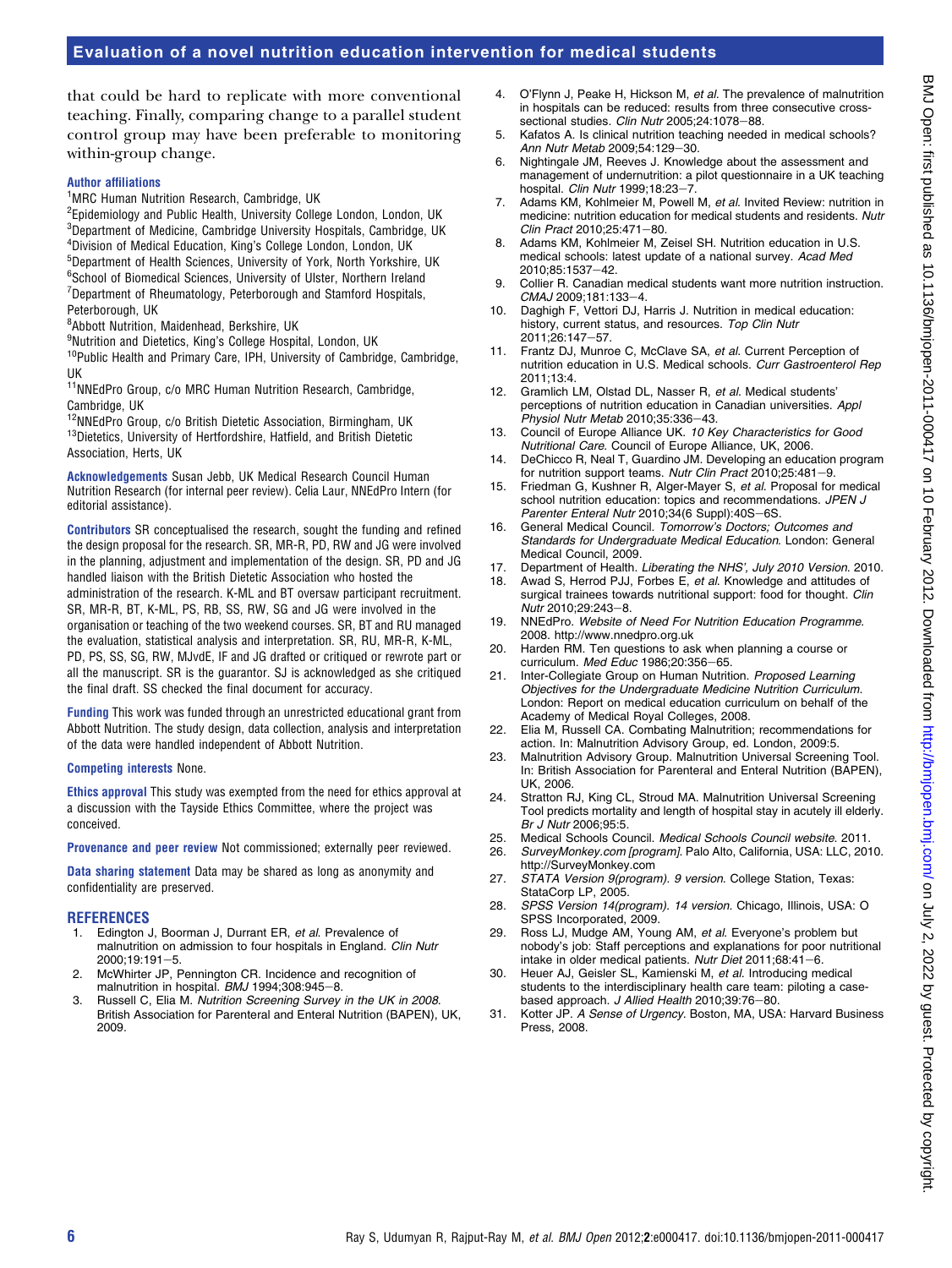#### APPENDIX 1

APPENDIX: NNEdPro Clinical Nutrition 'KAP' Questionnaire *Please circle or highlight the correct answers*  1. How soon after admission should you screen for malnutrition? a. 24 hours b. 48 hours c. 72 hours d. 1 week 2. You need to organise a routine Chest X-ray for a patient. Which slot would be most appropriate? a. 6.30-7.00 am b. 10.30-11.00 am c. 12.30-1.00 pm d. 4.30-5.00 pm 3. A patient on your ward has had a stroke and he is unable to swallow. Which method of feeding would you recommend? a. Sip feeds b. Nasogastric feeding c. PEG feeding d. Total parenteral nutrition 4. How many litres of 5% Dextrose are needed to maintain an energy intake of 2000kcal/day? a. 2 litres b. 5 litres c. 10 litres d. 15 litres 5. When considering nutritional support for an obese patient  $(BMI 50 kg/m<sup>2</sup>)$  what would be the energy requirement? a. As per patient's weight b. 500 kcal less c. 1000 extra kcal d. 1000 less kcal 6. Which bloods would you request for a stroke patient who has just been started on PEG feeding after 10 days of being nil by mouth? a. Magnesium, Phosphate, Potassium b. Liver function test c. Urea, Creatinine d. Glucose 7. How important is diet in management of renal disease? a. Not important b. Slightly important c. Very important d. Vital 8. A 35 year old gentleman with history of alcohol excess is admitted in confused state. Which nutritional supplement must be given? a. Thiamine b. Amino acid mix c. Oral nutrition supplements d. Multivitamin 9. What is normal weight gain in pregnancy for a healthy woman of average weight? a. 5 kg b. 7 kg c. 11 kg d. 15 kg 10. A patient on your ward has a MUST score of 2 and the dietitian cannot see him until tomorrow. What can you do in the interim? a. Initiate nasogastric tube feeding b. Prescribe oral nutrition supplements c. Wait until tomorrow d. Start IV 5% dextrose 11. What are the odds that patient you are clerking is malnourished? a. 1 in 2 b. 1 in 3 c. 1 in 5 d. 1 in 7 12. What is the calorie requirement for a patient with cystic fibrosis? a. As per patient's weight b. 120-150% of normal c. 160-180% of normal d. 200% of normal 13. Is there good evidence to suggest that fish oil consumption (omega-3 fatty acids) is helpful in the management of the following conditions? a. Respiratory disease b. Cardiovascular disease c. Renal disease d. Liver disease 14. How well do you think nutritional problems are managed in a hospital setting based on your experience so far? a. Badly c. Adequately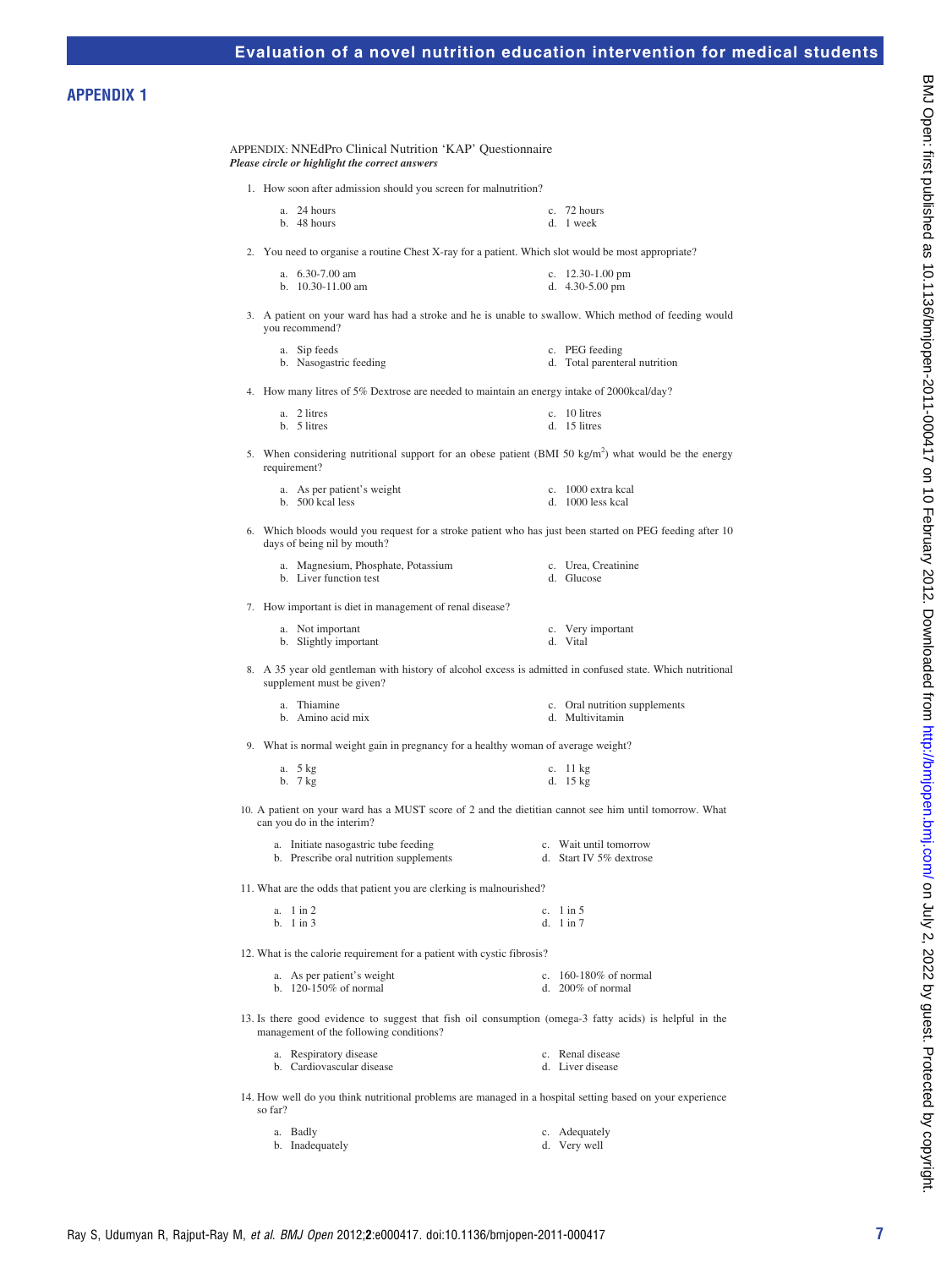## Evaluation of a novel nutrition education intervention for medical students

15. How much nutritional teaching have you received from your medical school to date?

- a. Very little b. Inadequate amount
- c. Adequate amount d. Substantial amount

16. Which vitamin status should be regularly monitored in patients with ileal Crohns disease?

- a. Folic acid
- b. Thaimine
- c. Vitamin B<sub>12</sub> d. Iron

17. Which micronutrient deficiency should you be aware of in people of South East Asian origin?

- a. Vitamin A b. Iodine c. Vitamin D d. Zinc
- 18. As one of tomorrow's doctors, would you feel equipped to give general nutritional advice to patients where appropriate or required?

| a. Not at all equipped   | c. Adequately equipped |
|--------------------------|------------------------|
| b. Inadequately equipped | d. Very well equipped  |

19. Do you think patients would value general nutritional advice from a Doctor?

- a. Not at all b. Not much c. Somewhat d. Very much
- 20. Do you think that from a public health perspective, nutrition is important in reducing the
	- global burden of disease? a. Not at all
		- b. Not much
		- c. Somewhat
		- d. Very much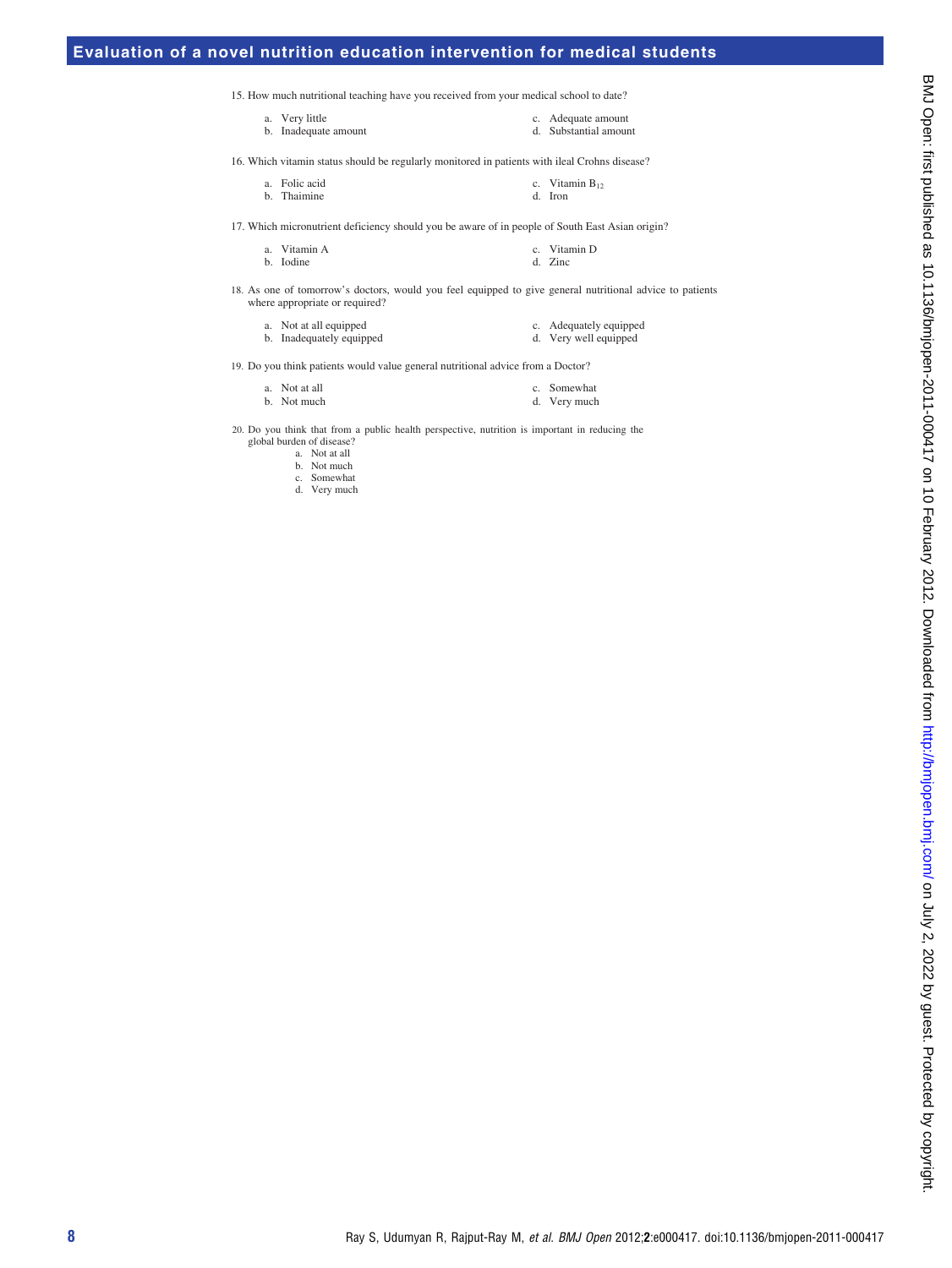Research Checklist

21 Sept 2011.

For an article submitted to BMJ Open;

Title; Evaluation of a novel nutrition education intervention for medical students from across England

Our study has no research protocol or checklist. It is a "before and after" study focussing on medical education and clinical nutrition.

Laura Feetham at BMJ advised us to save a document in Word titled "Research Checklist" and attach it to fulfil any ScholarOne website requirement for an attachment.

This exert, shown on page 2 here, may provide information similar to a research checklist.

Thanks for your help.

Regards